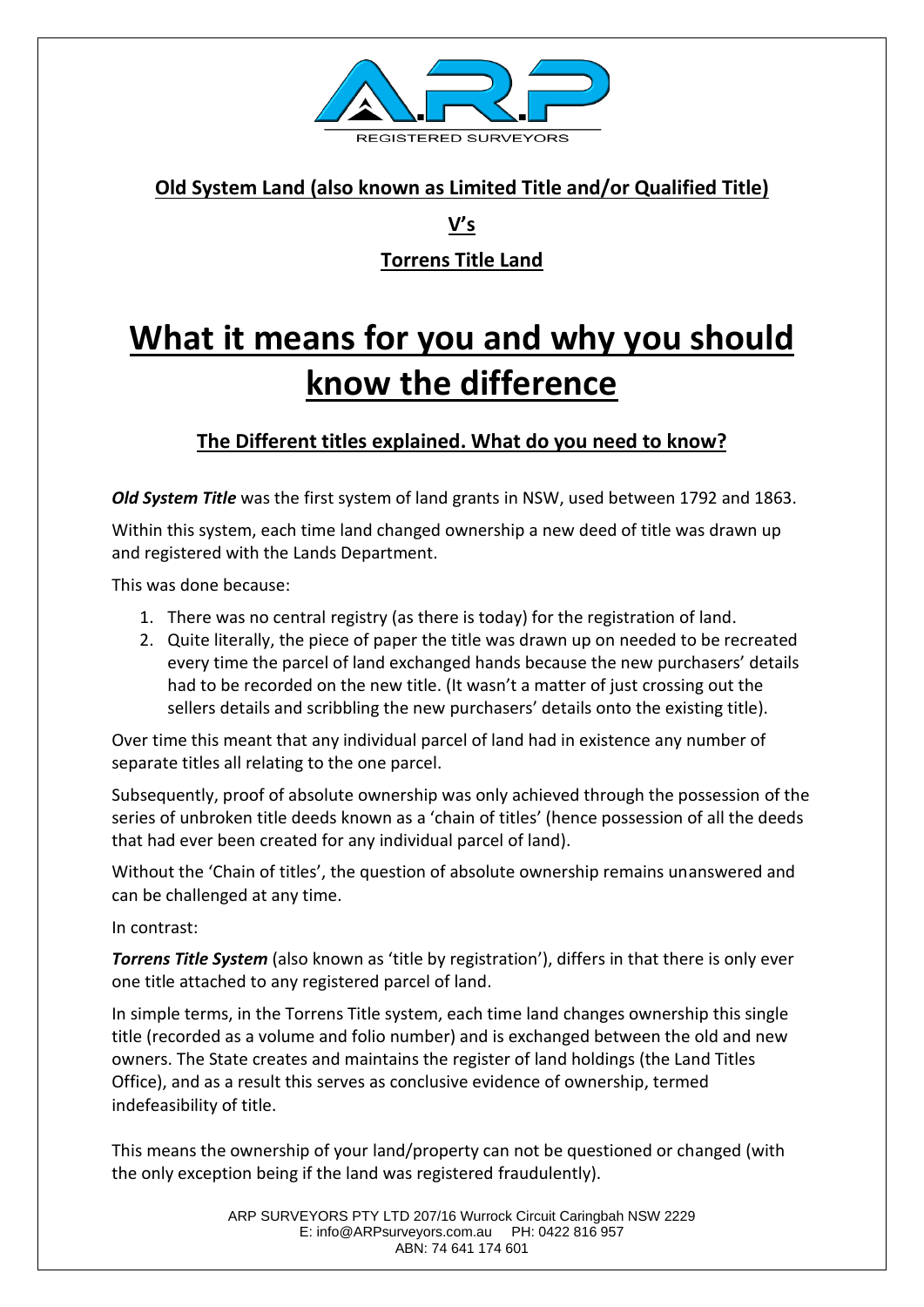

#### **How do I know if my property is Old System title or Torrens Title?**

You will know if your parcel of land is registered under Old System Title if there is a notation on the Certificate of Title of either '*Qualified Title.*' or '*Limited Title.*' or both. If these are absent, your land is registered under Torrens Title.

### **What does 'Qualified Title' mean?**

This notification on the Certificate of Title serves as a 'buyer beware' caution. Don't worry, this does not mean there is anything wrong with the land, or the title. *What it does mean is that there is no guarantee that there is not another person in existence who has an interest in the land*, by having another deed attached to that specific lot of land.

#### **What does 'Limited Title' mean?**

This means that there is no guarantee on the position of the boundaries for your parcel of land. No one has ever properly surveyed the land (which is a prerequisite for Torrens Title registration).

As such the position of the boundaries as they stand are only approximate. The only way to remove this notation, and have your property registered under the Torrens Title System is an investigation by a Registered Surveyor to define the exact boundaries.

#### **What does this mean for YOU?**

The most important feature between the 2 types of land registration is that land registered under the Torrens Title System possesses what is known as 'Indefeasibility of Title'. In short, this means that there is *CERTAINTY of ownership of your parcel of land* and prevents any third party from making a challenge or claim over your land.

Additionally, under the Torrens Title system, your title comes with a Government backed guarantee. It's called the Torrens Assurance Fund as is designed to protect and compensate anyone who through no fault of their own (such as fraud), suffers loss or damage as a result of the operation of the real property act.

What this means is that under Torrens Title, if you were to suffer a loss or damage to your title under no fault of your own (i.e. fraud or an error or omission in the register), and you were unable to recover the finances from the responsible party there is another avenue available to you. You may make a claim for compensation from the Torrens Assurance Fund (TAF).

If your land is in Old System Title and you were to suffer the exact same loss or damage, you would not be covered by the TAF. You would then be engaged in expensive legal proceedings to try to recover your parcel of land, and if this is not successful you do not have the Government backed guarantee.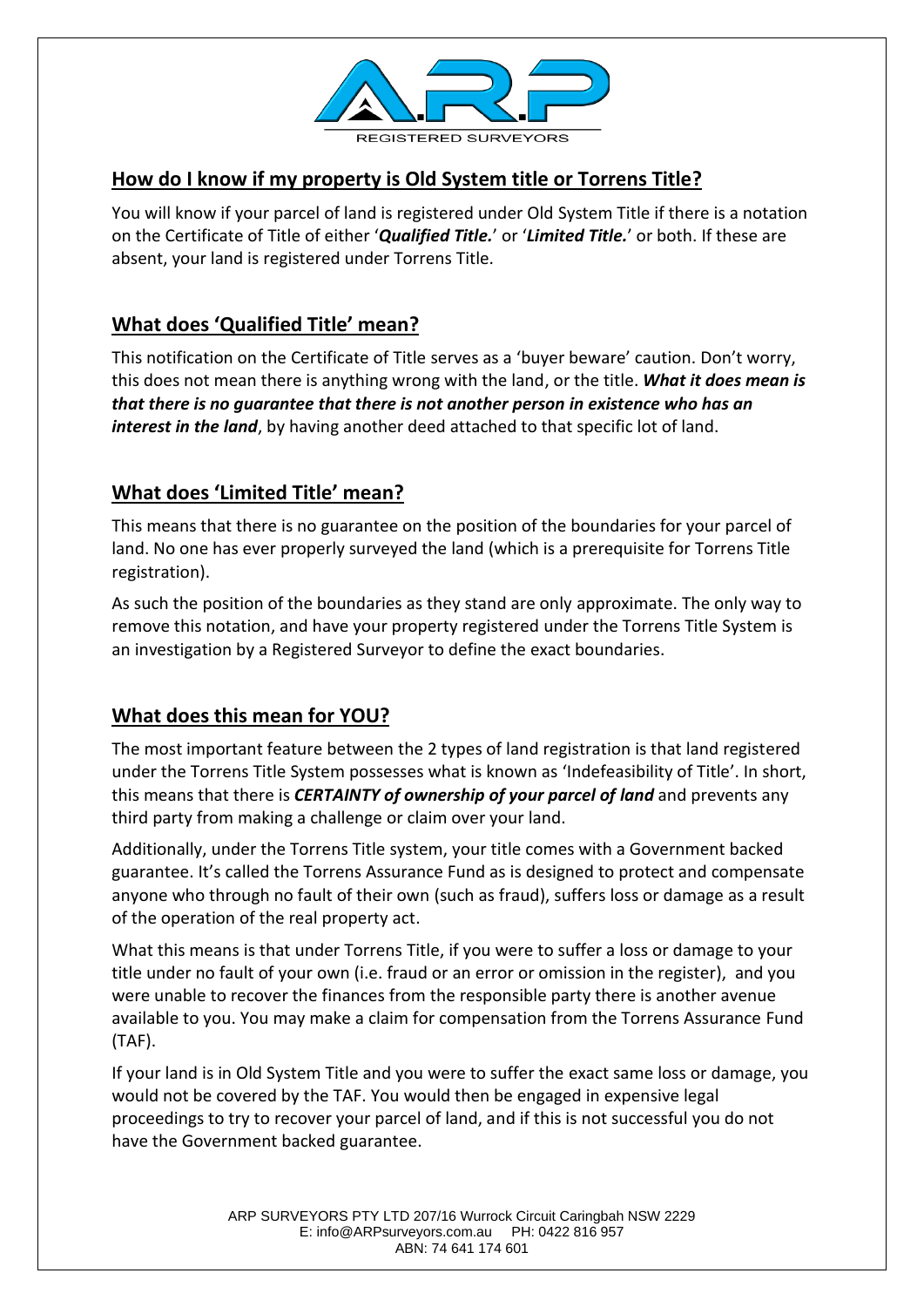

#### **Can your title be changed from Old System to Torrens Title?**

Absolutely.

The '*Qualified Title.*' notation can be removed in numerous ways. The different ways vary depending upon several external influences.

Regardless, these may be removed upon application and satisfaction of requirements which can be arranged by your legal representative.

The '*Limited Title.*' notation can be removed from your title by getting a Registered Surveyor in NSW to complete a plan of 'Delimitation'. This plan will then need to be lodged and registered with the NSW Land Registry Services.

When these requirements have been met, your land will be under Torrens Title and possess the essential characteristics of Torrens Title Land. Most importantly your ownership of title is unquestionable and protected by the Torrens Assurance Fund (TAF)